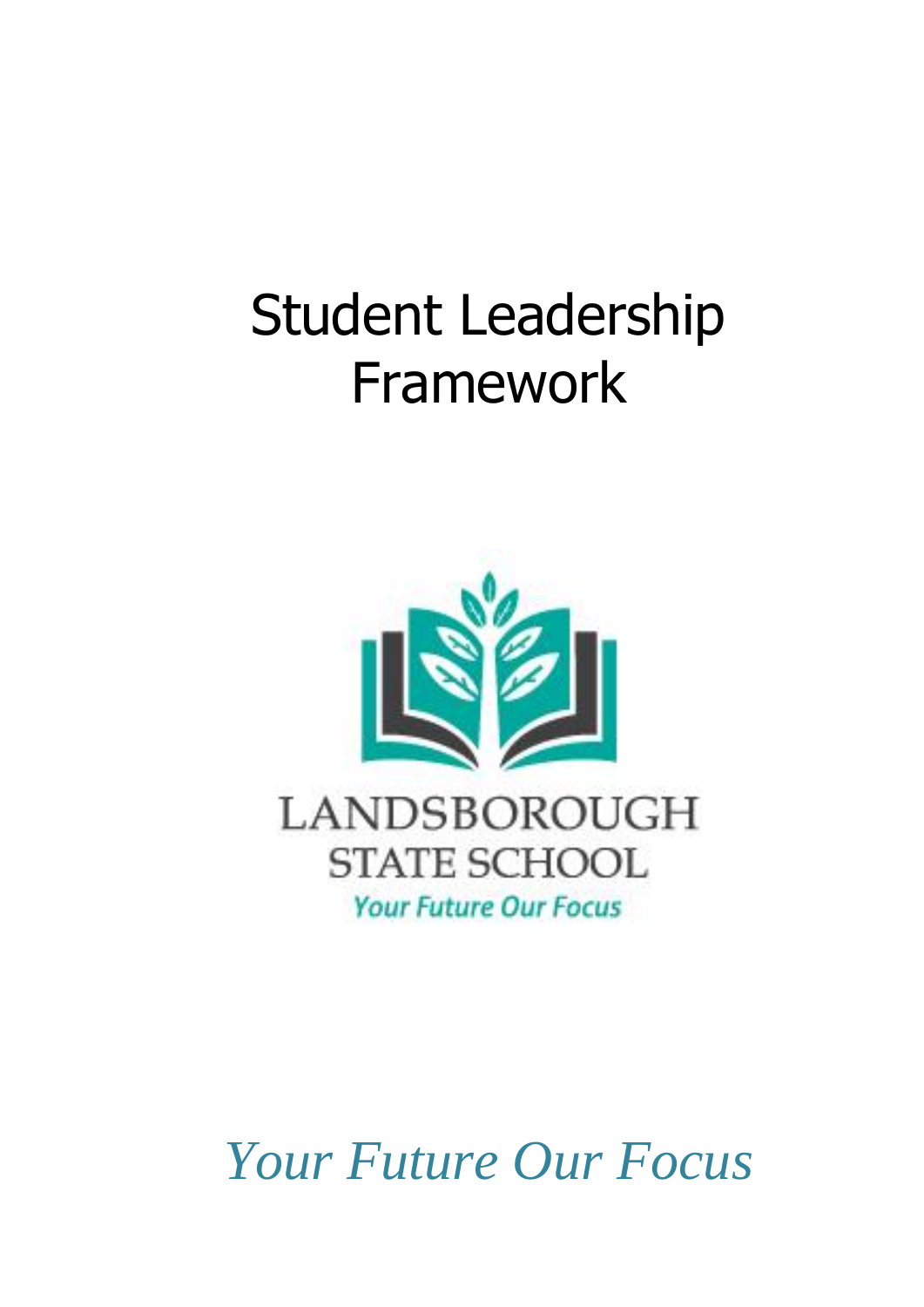## Introduction

Developing leadership in our young people depends on our school providing opportunities to learn about ways in which they can make a difference in the world around them. At LSS, all students will be provided with opportunities to develop leadership abilities through a range of presentation and service modes. We offer all of our students, avenues to explore their potential for personal growth and leadership through working with others, developing teamwork, exploring their interaction and influence within the school community and commitment to valuing and improving the environment around them.

#### **Learning Opportunities for the Development of Student Leadership Skills at LSS**

| <b>Early Years</b>                                            | <b>Middle Years</b>                                           | <b>Upper Years</b>                                            |
|---------------------------------------------------------------|---------------------------------------------------------------|---------------------------------------------------------------|
| Rotate opportunities for                                      | Lead classroom activities. Be                                 | Lead classroom activities.                                    |
| significant classroom                                         | involved in school wide                                       | Take on roles and                                             |
| responsibilities or leadership                                | projects and initiatives.                                     | responsibilities for school                                   |
| positions.                                                    |                                                               | wide projects and initiatives.                                |
| Present on assembly with                                      | Present on assembly with                                      | Lead gatherings and special                                   |
| peers.                                                        | peers or individually.                                        | events with peers. Monitor                                    |
|                                                               |                                                               | the behaviour of the group                                    |
|                                                               |                                                               | e.g. Give directions to stand                                 |
|                                                               |                                                               | quietly.                                                      |
| Escort a new student around                                   | Escort a new student around                                   | Escort a new student,                                         |
| the school.                                                   | the school.                                                   | parent or quest around the                                    |
|                                                               |                                                               | school. Meet and greet                                        |
|                                                               |                                                               | quests to school functions                                    |
|                                                               |                                                               | and escort them to the area.                                  |
|                                                               |                                                               | Explain a variety of school                                   |
|                                                               |                                                               | activities and initiatives.                                   |
| Present acknowledgement                                       | Present acknowledgement                                       | Present acknowledgement                                       |
| of appreciation to classroom<br>helpers/visitors on behalf of | of appreciation to classroom<br>helpers/visitors on behalf of | of appreciation to classroom<br>helpers/visitors on behalf of |
| the class.                                                    | the class.                                                    | the class and in public                                       |
|                                                               |                                                               | forum.                                                        |
| Creative and critical thinking                                | Creative and critical thinking                                | Creative and critical thinking                                |
| skills e.g. 6 thinking hats                                   | skills e.g. 6 thinking hats                                   | skills e.g. 6 thinking hats                                   |
| regarding Class rules/norms.                                  | regarding Class rules/norms.                                  | regarding class rules/norms.                                  |
| "Buddy up" with new                                           | "Buddy up" with new                                           | "Buddy up" with new                                           |
| students to induct them into                                  | students to induct them into                                  | students to induct them into                                  |
| class/school routines and                                     | class/school routines and                                     | class/school routines and                                     |
| places.                                                       | places.                                                       | places.                                                       |
| "Buddy up" with middle and                                    | "Buddy up" with early and                                     | "Buddy up" with early and                                     |
| upper years to perform,                                       | upper years students to                                       | middle years students to                                      |
| share or be an audience.                                      | perform, share work or be                                     | perform, share work or be                                     |
|                                                               | an audience                                                   | an audience                                                   |
| Peers tutor a classmate in a                                  | Peers tutor a classmate in a                                  | Peers tutor a classmate in a                                  |
| computer program or other                                     | computer program or other                                     | computer program or other                                     |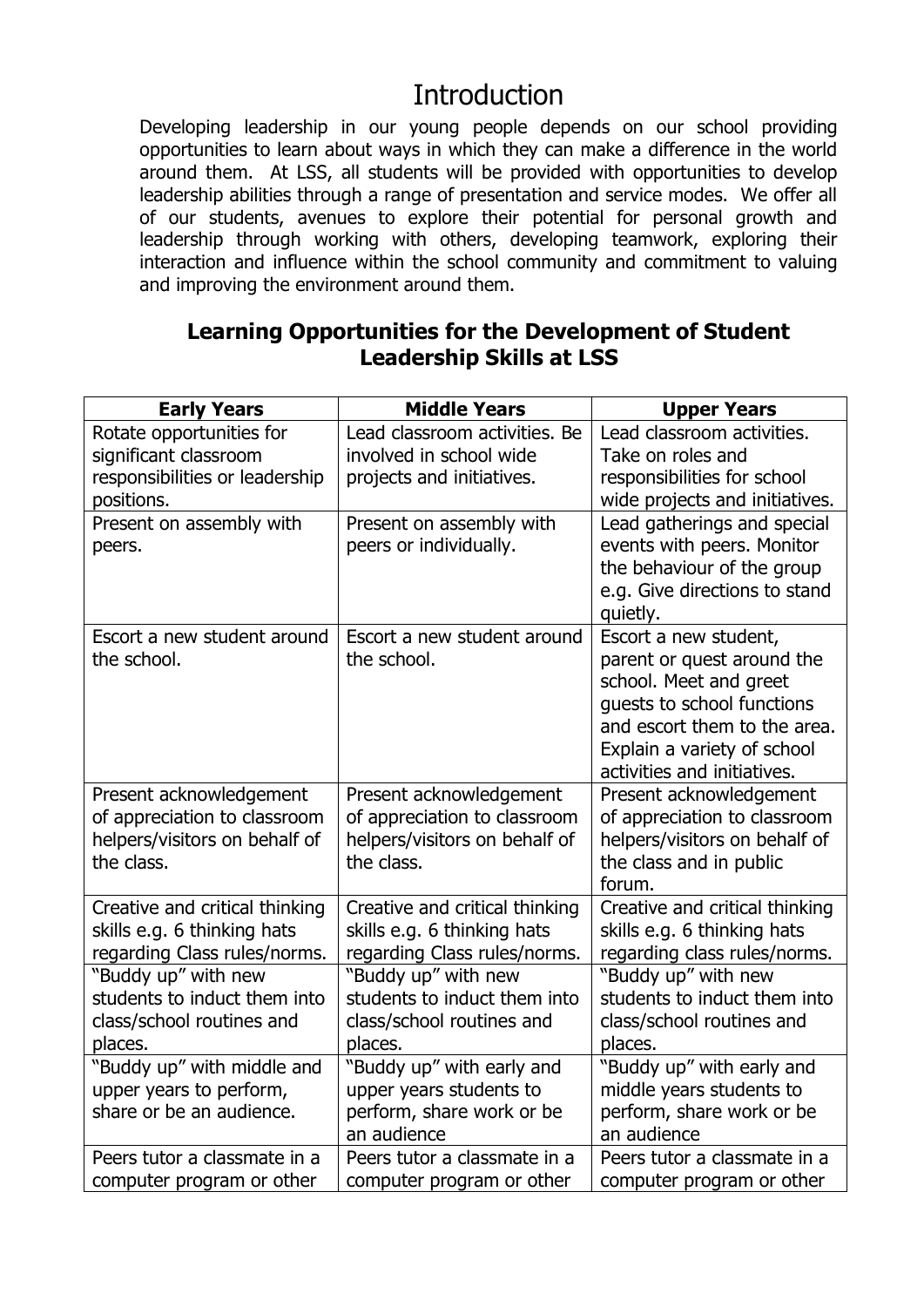| aspect to fulfil a learning  | aspect to fulfil a learning   | aspect to fulfil a learning     |
|------------------------------|-------------------------------|---------------------------------|
| need.                        | need.                         | need.                           |
| Share information about the  | Share information about the   | Share information about the     |
| class activities at special  | class/ school activities at   | class/ school activities at     |
| events or newsletter e.g.    | special events or newsletters | special events or newsletters   |
| celebratory events.          | e.g. celebratory events.      | e.g. celebratory events.        |
| Contribute to production of  | Collaborate to produce the    | Collaborate to produce the      |
| the class web page.          | class web page. Take turns    | class web page. Take turns      |
|                              | to update content for         | to update content for           |
|                              | posting, editing and          | posting, editing and            |
|                              | enhancing.                    | enhancing.                      |
| Share knowledge, actual      | Share knowledge, actual       | Share knowledge, actual         |
| experiences, skills and      | experiences, skills and       | experiences, skills and         |
| celebrations with peers and  | celebrations with peers and   | celebrations with peers and     |
| others. Organise and         | others. Organise and          | others. Organise and            |
| present a celebratory event  | present a celebratory event   | present a celebratory event     |
| to a school community        | to a school community         | to a school community           |
| audience.                    | audience.                     | audience.                       |
| Initiate student led play.   | Initiate in student led play. | Facilitate play activities with |
| Share interests with others. | Share interests with others.  | younger children.               |
|                              |                               | Coordinate competitions and     |
|                              |                               | events. E.g. Handball           |
|                              |                               | Competitions and Discos.        |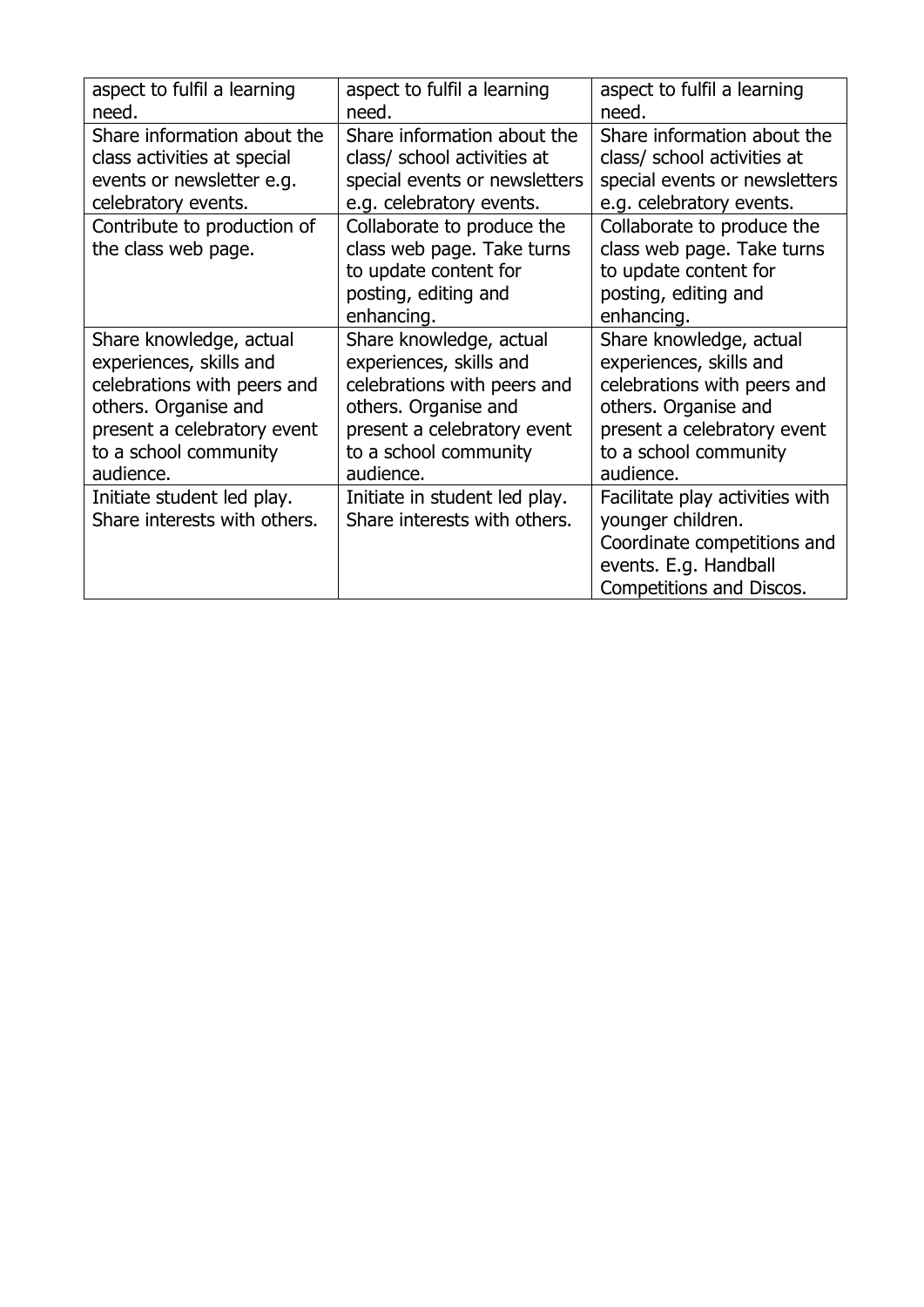## **Leadership Opportunities at LSS**

#### **ALL STUDENTS**

Age appropriate opportunities for all students to undertake responsibility and develop leadership skills within the classroom and wider school setting. EG: Class Captain every semester.

#### **SCHOOL LEADERS**

2-4 Students + Student Council leader

Consist of Year 6 students that have gone through (LAP) Leadership Application Process and elected by students in the middle phase (year 3/4/5/6) and staff members.

#### **HOUSE CAPTAINS**

BURGESS House Captain 1-2 Students

PETRIE House Captain 1-2 Students

FLINDERS House Captain 1-2 Students

Consist of Year 6 students elected by students in the middle phase (year 3, 4, 5, 6) for each of the sporting houses including BURGESS, PETRIE AND FLINDERS.

#### **STUDENT COUNCIL**

The elected school leaders and house captains form the student council. Student Council leader 1 student 1 student House captains 3-6 Students School leaders 2-4 Students

Student Council explore ways of raising issues within the school environment, implementing strategies to improve them and actively raising funds that will benefit worthy causes or facilities at the school. Student Council will also participate in special events such as ANZAC DAY, Prep/School open days.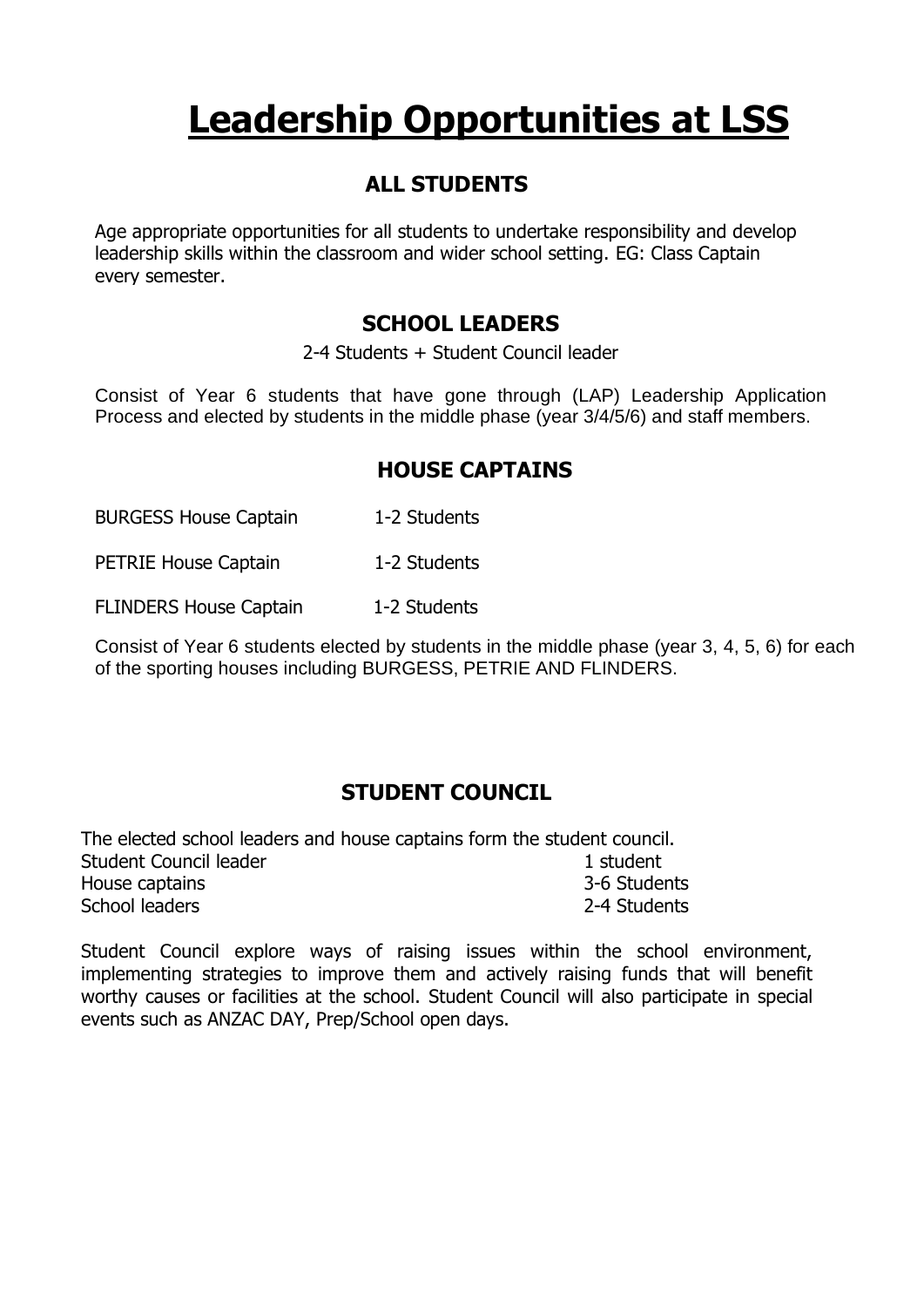#### **SELECTION PROCESS FOR ELECTED STUDENT LEADERS**

Leaders will be elected to positions by the end of year 5. This will enable:

- Year 5, term four to focus on development and recognition of leadership skills.
- ◆ Year 6 to commence with all leaders elected.

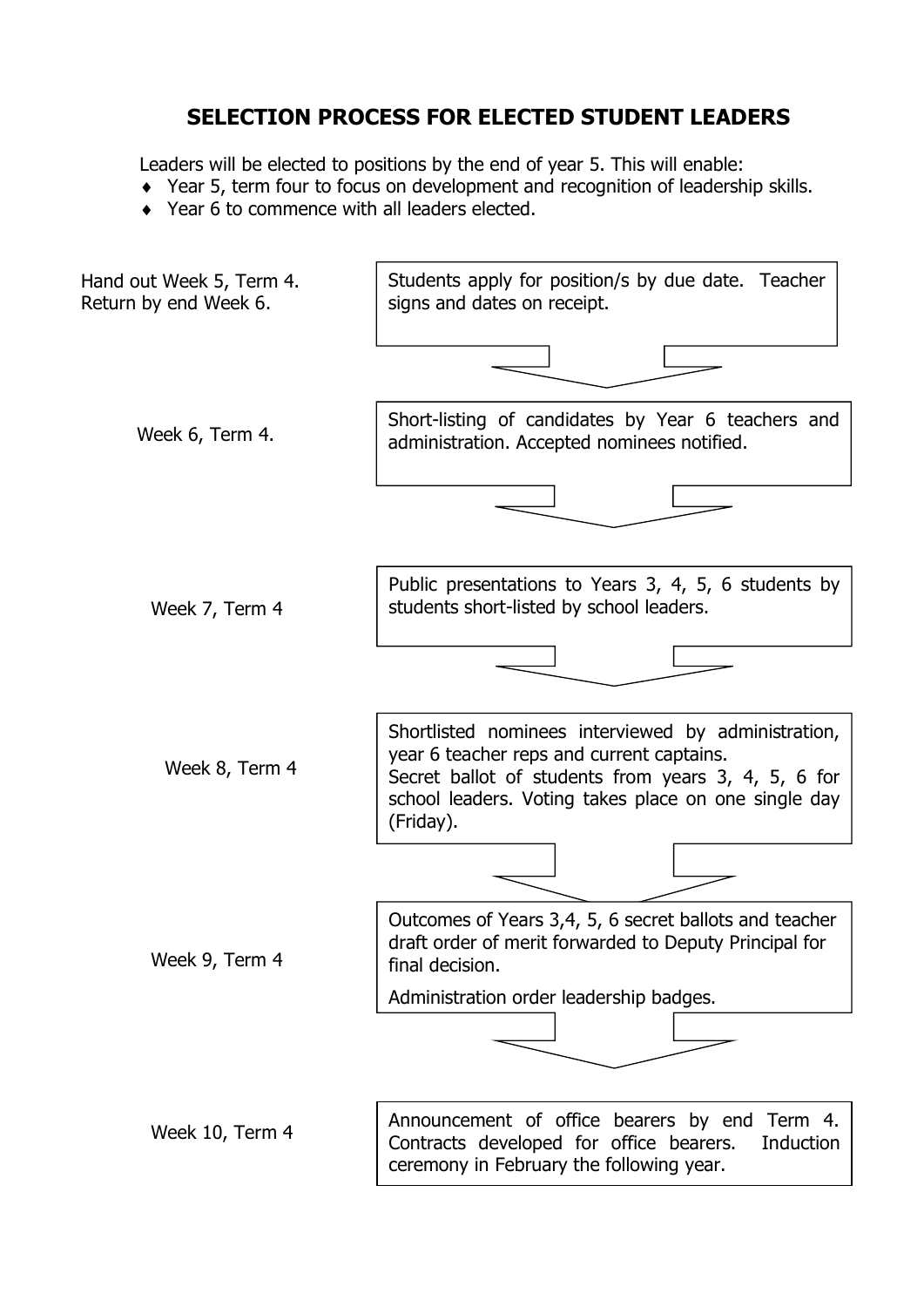#### **Guidelines and Procedures for Nomination and Election of Student Leadership Positions**

#### **School Leaders**

- 1. Students nominate for the position term 4. Nominations to be displayed.
- 2. Mid term 4 a process to short list students will be conducted by teachers and principal.
- 3. Short listed students will be involved in:
	- Presenting a speech to Years 3,4, 5 and 6 students, teachers and Principal.
	- Interview with the panel consisting of P&C rep, school captains and principal.
- 4. Staff will be asked for valid input into the final selection.
- 5. Panel consisting of year 5/6 teachers and principal will make the final selection.

#### **House Captains**

- 1. Students nominate for the position term 4. Nominations to be displayed.
- 2. The year 5/6 teachers and principal will conduct a process to short list students after the selection of school leaders. Students who have been elected as school leaders can be elected as a house captain.
- 3. Short listed students will be involved in:
	- ◆ Presenting a speech to Years 3,4, 5 and 6 students, teachers, P&C and Principal.
	- Interview with the panel consisting of P&C rep, current school captains, and principal.
- 4. Students in years 3,4, 5 and 6 will vote for the captains to represent their house. Elected students will be announced on assembly.

#### **Student Council**

The student council will comprise of the student council leader, 2 school leaders and the 3-6 house captains elected via the process detailed above.

#### **Class Captains**

Class Captains are elected by the students in each class in semester one and two. Class Captains receive their badges on parade and have a celebratory morning tea to follow with family members, Year 6 School Leaders and House Captains.

**School leaders and House Captains will be presented with their badges at an assembly during February, in the school year following their election. This assembly will include the whole school. The inauguration parade will be followed by a morning tea for the families of the leaders.** 

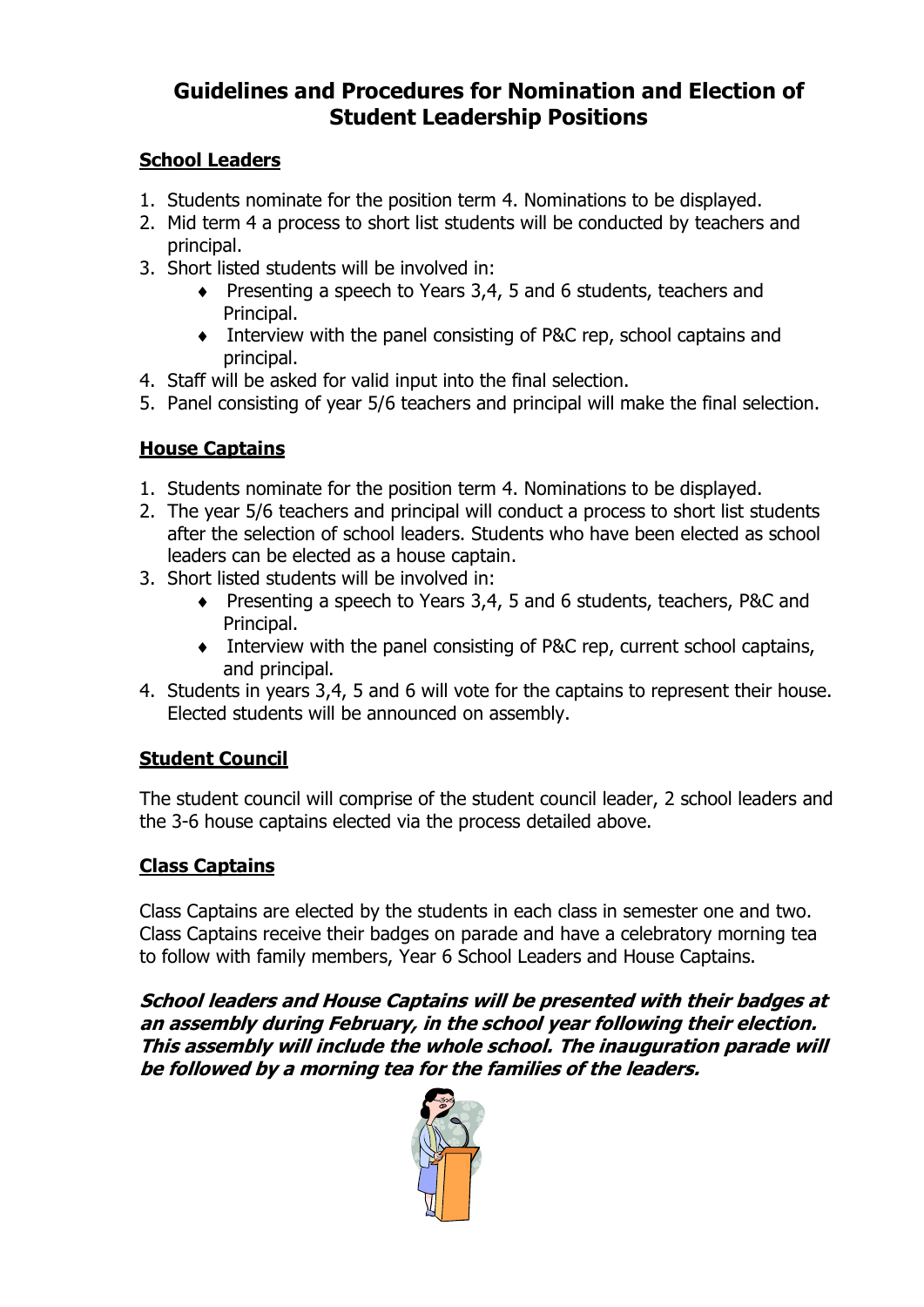#### **Considerations for Student Nominating for These Positions**

Elected leadership positions require students to undertake specific roles in relation to the position. Students aspiring to these positions need to be aware that the school community will often be involved in events at which they are presenting or leading. It is important then that, these positions be filled by students who are committed to sustaining their efforts in the following areas:

- $\checkmark$  Abiding by school rules
- $\checkmark$  Endorsing rules and reminding others of inappropriate behaviour and preferred options
- $\checkmark$  Wearing the designated school uniform on a daily basis
- ✓ Willingness to assist and lead others in school projects or initiatives
- $\checkmark$  Support teachers with activities
- $\checkmark$  Demonstrating initiative in situations in the playground and school improvement
- $\checkmark$  Relating well with peers and other members of the school community
- $\checkmark$  Being active within the school community
- $\checkmark$  Presenting with confidence to a variety of audiences
- $\checkmark$  Having a positive attitude to school work and a commitment to best effort

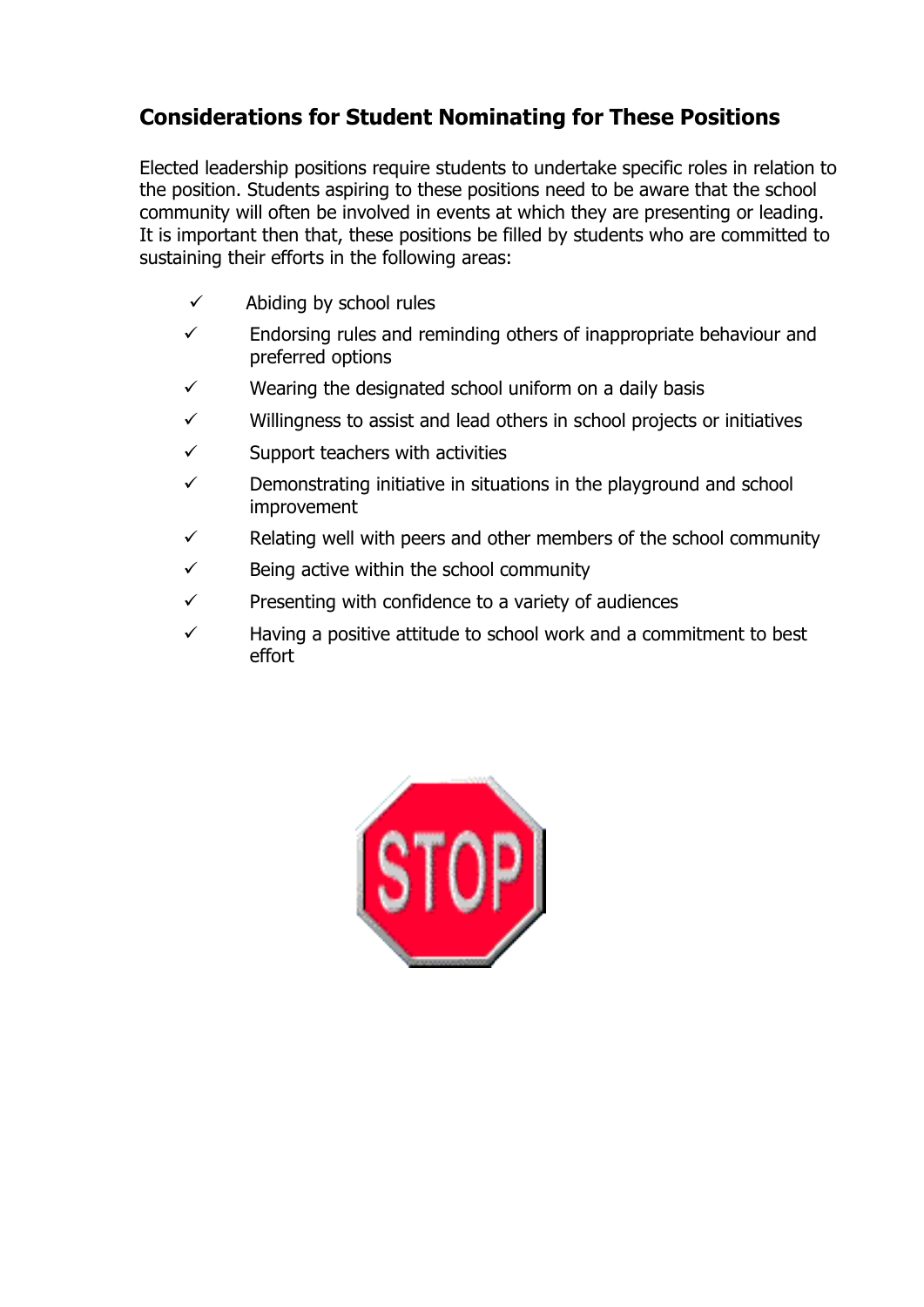#### **RESPONSIBILITIES OF DESIGNATED ROLES**

| <b>SCHOOL LEADERS</b> |                                                                                                                         | <b>HOUSE CAPTAINS</b>     |                                                                                                                                 |  |
|-----------------------|-------------------------------------------------------------------------------------------------------------------------|---------------------------|---------------------------------------------------------------------------------------------------------------------------------|--|
| ×.                    | Provide an appropriate role<br>model for other students at all<br>times in behaviour, work ethic<br>and dress.          | x                         | Provide an appropriate<br>role<br>model for other students at all<br>times in behaviour, work ethic<br>and dress.               |  |
| x                     | Undertake roles in school<br>parades, special events,<br>gatherings and public<br>performances.                         | x<br>×                    | Liaise with the PE teacher and<br>house teachers for selection and<br>training of House teams.<br>Set up and put away equipment |  |
| ×.                    | Prepare speeches and reports<br>and speak publicly on behalf of<br>the staff and students.                              | $\boldsymbol{\mathsf{x}}$ | for training sessions and Sports<br>Day.<br>Ensure all students know the                                                        |  |
| x                     | Represent the school at a variety<br>of functions with pride and                                                        |                           | War Cries and lead them on all<br>Sports Days.                                                                                  |  |
| x                     | dignity. E.g. Anzac Day March.<br>Work with the Principal, Deputy<br>Principal and other staff                          | x<br>$\mathbf x$          | Participate in all activities and<br>events on these days.<br>Assist teachers to coordinate                                     |  |
|                       | members on various projects<br>and programs.                                                                            |                           | teams and groups on all Sports<br>Relay teams and<br>Days. e.g.                                                                 |  |
| x.                    | Demonstrate leadership by<br>identifying opportunities for<br>drawing attention to issues of<br>concern and celebrating | x                         | smaller children.<br>Write/coordinate newsletter<br>articles and a report at the end<br>of the year.                            |  |
| x                     | successes.<br>Attend all the Student Council                                                                            | x                         | Student<br>all<br>Attend<br>Council<br>meetings.                                                                                |  |
| x                     | meetings.<br>Assist with organising and<br>conducting the Year 6 Farewell.                                              | x<br>×                    | Behaviour must be appropriate<br>at all times<br>Have a high attendance rate at                                                 |  |
| x                     | Behaviour must be appropriate<br>at all times                                                                           |                           | school.                                                                                                                         |  |
| x                     | Have a high attendance rate at<br>school.                                                                               |                           |                                                                                                                                 |  |

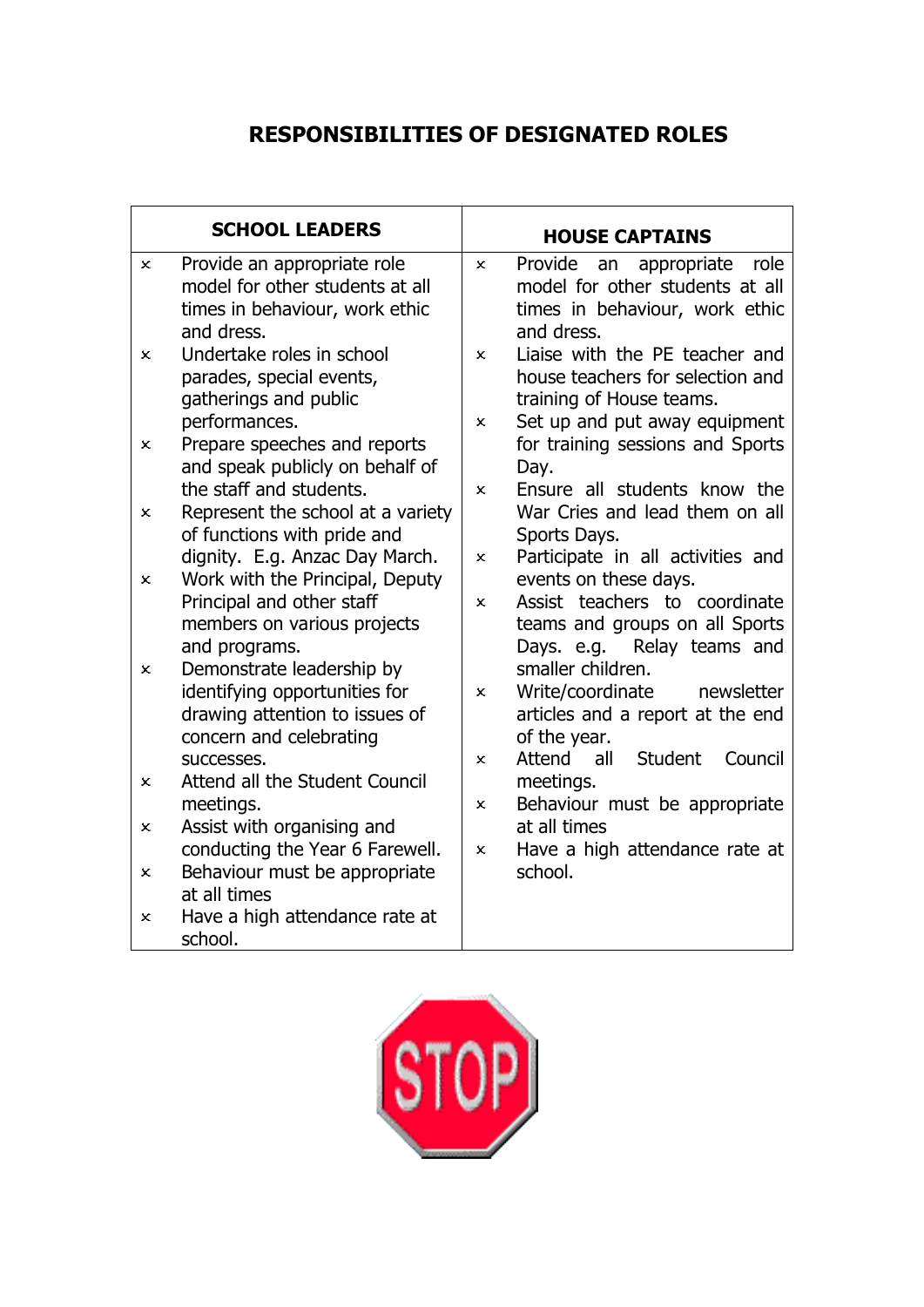

## **Landsborough State School 2021 School Captain/ Student Council Leader**

**Nomination Form & Selection Criteria**

#### **Applicant's Name: \_\_\_\_\_\_\_\_\_\_\_\_\_\_\_\_\_\_\_\_\_\_\_\_\_\_\_\_\_\_\_**

#### **Applicant's Signature: \_\_\_\_\_\_\_\_\_\_\_\_\_\_\_\_\_\_\_\_\_\_\_\_\_\_\_\_\_\_\_**

#### **Parent/Guardian Signature: \_\_\_\_\_\_\_\_\_\_\_\_\_\_\_\_\_\_\_\_\_\_\_\_\_\_\_**

Congratulations on nominating for a school leadership position for 2020. Please complete the following application, making sure you address all sections of the selection criteria. There is a 100 word limit on each of the three selection criteria. The application must be handed to **Mr Vlieg by 9am FRIDAY 13 th November, 2020.** 

**Late applications will not be accepted.**

#### **Selection Criteria One**

What is the role of a School Captain/ School Council Leader here at Landsborough State School?

#### **Selection Criteria Two**

Describe how you will bring the qualities of *Courage, Service* and Influence to the school captain/ Student Council Leader position of Landsborough State School.

#### **Selection Criteria Three**

Leadership is challenging and peer pressure can be difficult to manage. How will you maintain the role of School Captain/ School Council Leader to the best of your ability under the following circumstances:

- $\checkmark$  handle the pressure from your peers
- $\checkmark$  maintain the high expectations placed on you from staff, students and community members,

## **ATTACH THIS PAGE AS THE FRONT COVER OF YOUR SCHOOL LEADERSHIP APPLICATION**

#### **Office Use Only**

**Date Received:**

**Time Received:**

**Signature:**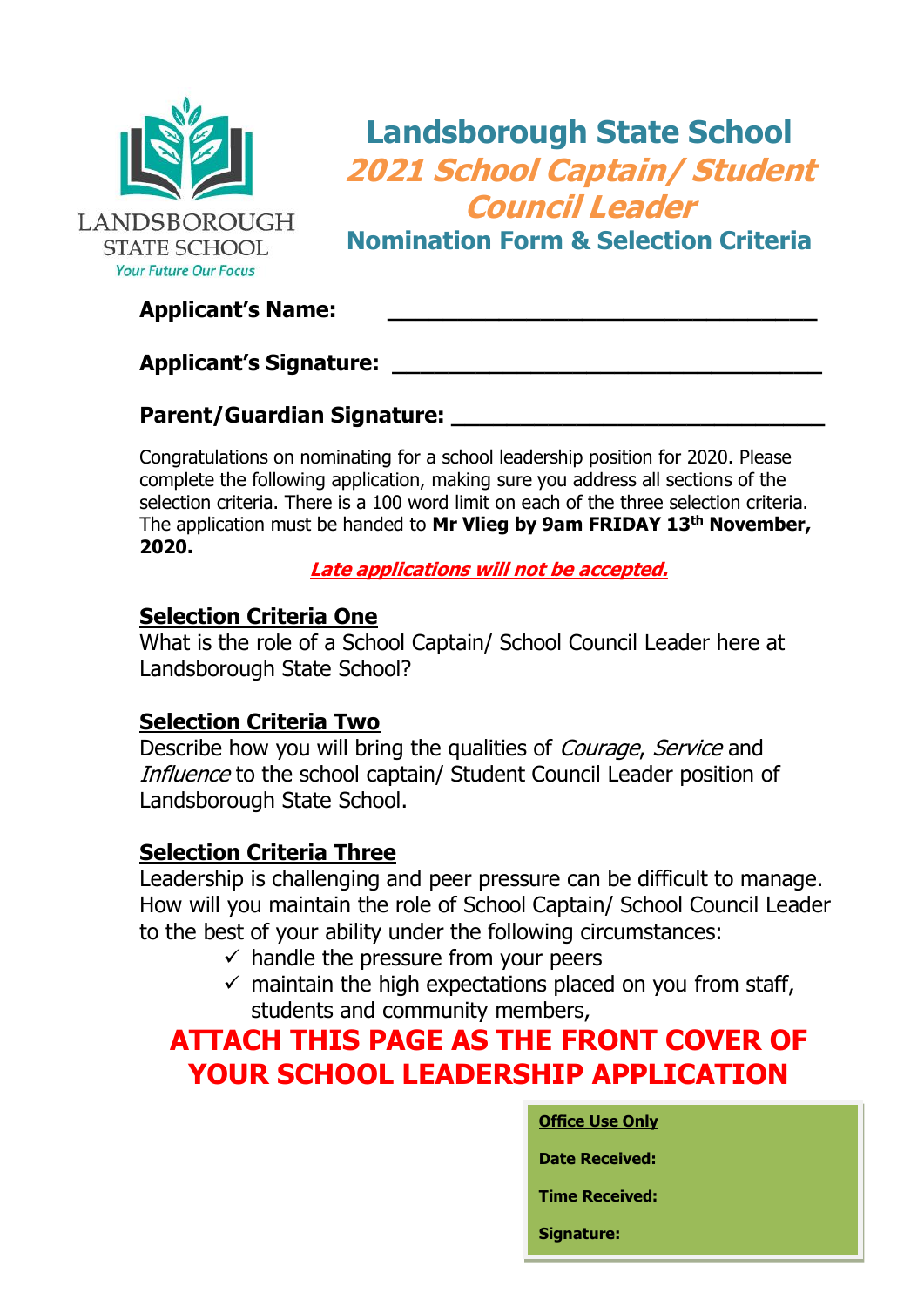

**Landsborough State School 2021 House Captain Nomination Form & Selection Criteria**

#### **Applicant's Name: \_\_\_\_\_\_\_\_\_\_\_\_\_\_\_\_\_\_\_\_\_\_\_\_\_\_\_\_\_\_\_**

**Applicant's Signature: \_\_\_\_\_\_\_\_\_\_\_\_\_\_\_\_\_\_\_\_\_\_\_\_\_\_\_\_\_\_\_**

#### **Parent/Guardian Signature: \_\_\_\_\_\_\_\_\_\_\_\_\_\_\_\_\_\_\_\_\_\_\_\_\_\_\_**

Congratulations on nominating for a school leadership position for 2020. Please complete the following application, making sure you address all sections of the selection criteria. There is a 100 word limit on each of the three selection criteria. The application must be handed to **Mr Vlieg by 9:00am on Friday 13 th November 2019.**

**Late applications will not be accepted.**

#### **Selection Criteria One**

What is the role of a House Captain here at Landsborough State School?

#### **Selection Criteria Two**

Describe how you will bring the qualities of *Courage, Service* and Influence to the House Captain position of Landsborough State School.

#### **Selection Criteria Three**

How do you see yourself motivating, encouraging and inspiring your fellow LSS peers to always do their best?

## **ATTACH THIS PAGE AS THE FRONT COVER OF YOUR SCHOOL LEADERSHIP APPLICATION**

### **Office Use Only Date Received: Time Received: Signature:**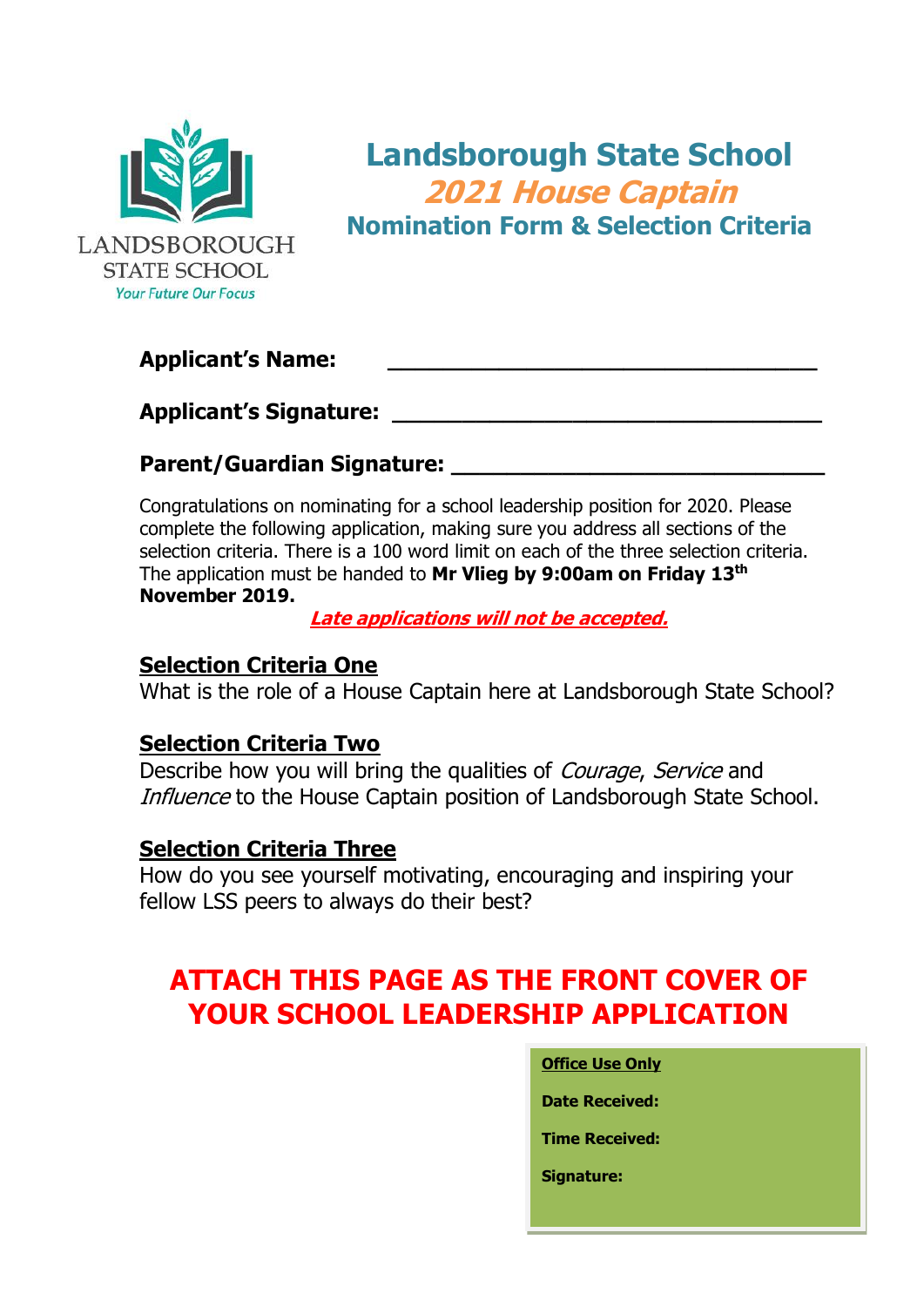#### **Qualities to be assessed following Nomination for the Position/s**

The nominee must:

- 1. Demonstrate behaviour in accordance with school and class rules.
- 2. Show a willingness to undertake responsibility.
- 3. Demonstrate commitment and reliability.
- 4. Demonstrate enthusiasm and initiative in problem solving.
- 5. Strive to produce best efforts in class work.
- 6. Demonstrate involvement in school activities.
- 7. Demonstrate involvement in community activities.
- 8. Relate well to fellow students and staff.
- 9. Perform with confidence to an audience.
- 10.Work well in a team.
- 11.Wear the designated school uniform on a daily basis.
- 12.Attend school regularly and have a low unexplained absence rate.

#### **TEACHER RATING FORM TO BE USED IN SHORT LISTING APPLICATIONS**

#### **Teacher Rating Form**

| <b>Quality</b>                                          | Rating               |                          |                  |
|---------------------------------------------------------|----------------------|--------------------------|------------------|
|                                                         | <b>Adequate</b>      | Good                     | <b>Excellent</b> |
|                                                         | 1 point              | $\overline{2}$<br>points | 3 points         |
| 1. Behaviour                                            |                      |                          |                  |
| 2. Responsibility                                       |                      |                          |                  |
| 3. Commitment and Reliability                           |                      |                          |                  |
| 4. Enthusiasm & Initiative in Problem<br><b>Solving</b> |                      |                          |                  |
| 5. Efforts in class                                     |                      |                          |                  |
| <b>6. Involvement in School Activities</b>              |                      |                          |                  |
| 7. Community Involvement                                |                      |                          |                  |
| 8. Relationships                                        |                      |                          |                  |
| 9. Public Performance                                   |                      |                          |                  |
| 10. Team Player                                         |                      |                          |                  |
| <b>Sub-Totals - Ratings</b>                             |                      |                          |                  |
|                                                         | <b>Overall Score</b> |                          |                  |
| <i>Comments:</i>                                        |                      |                          |                  |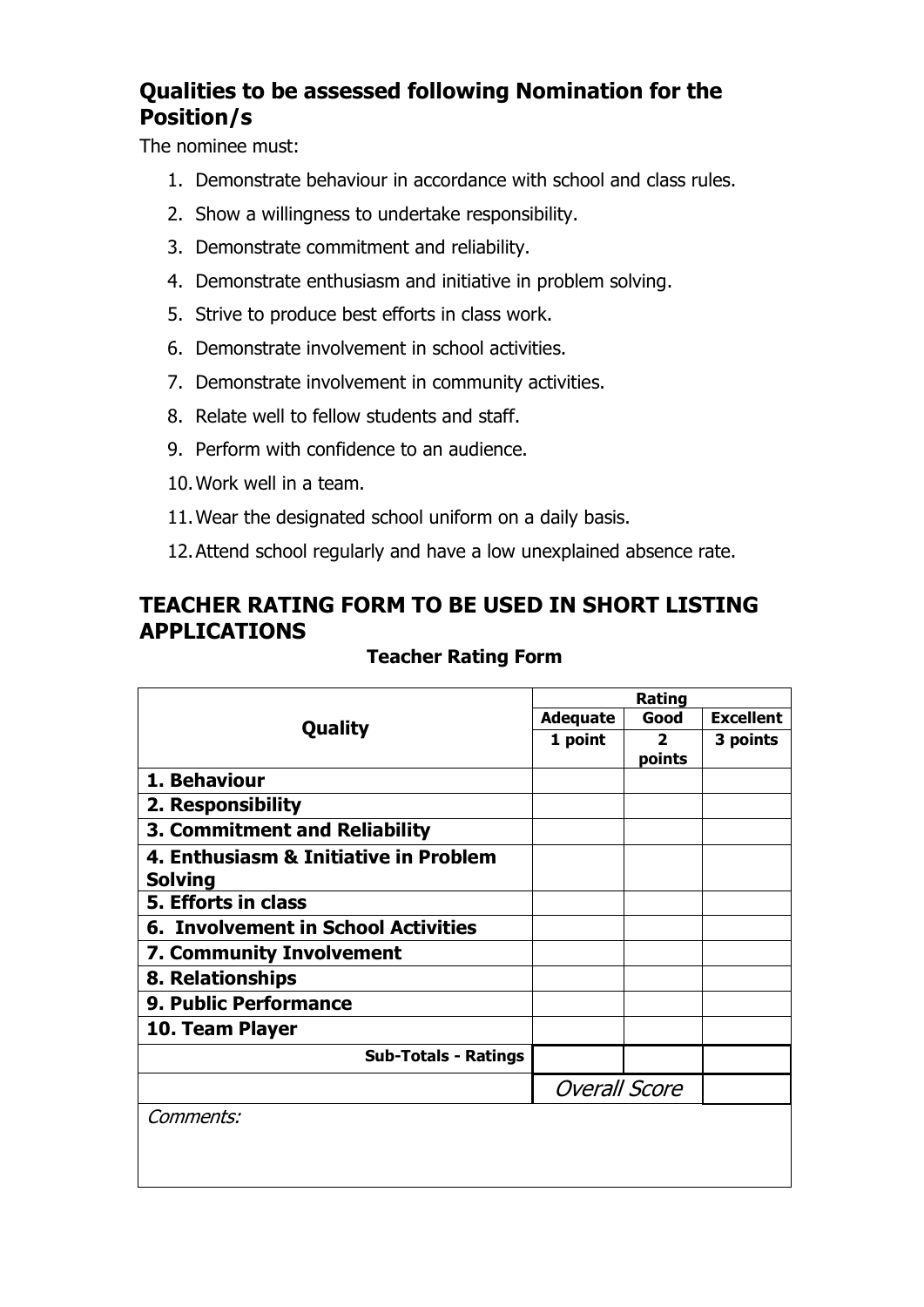#### **TEACHER RATING FORM TO BE USED IN ASSESSING ELECTION SPEECH:**

#### **Speech Rating Form**

Student Name:\_\_\_\_\_\_\_\_\_\_\_\_\_\_\_\_\_\_\_\_\_\_\_\_\_\_\_\_\_\_\_\_\_

Nominated Position:

|                                                            | Rating          |                          |                  |
|------------------------------------------------------------|-----------------|--------------------------|------------------|
| Quality                                                    | <b>Adequate</b> | Good                     | <b>Excellent</b> |
|                                                            | 1 point         | $\overline{2}$<br>points | 3 points         |
| <b>Well prepared</b>                                       |                 |                          |                  |
| Spoke clearly - with clarity and accurate<br>pronunciation |                 |                          |                  |
| Used appropriate facial expression and body<br>language    |                 |                          |                  |
| <b>Maintained audience attention</b>                       |                 |                          |                  |
| <b>Sub-Totals - Ratings</b>                                |                 |                          |                  |
|                                                            | Overall Score   |                          |                  |
| Comments:                                                  |                 |                          |                  |
|                                                            |                 |                          |                  |